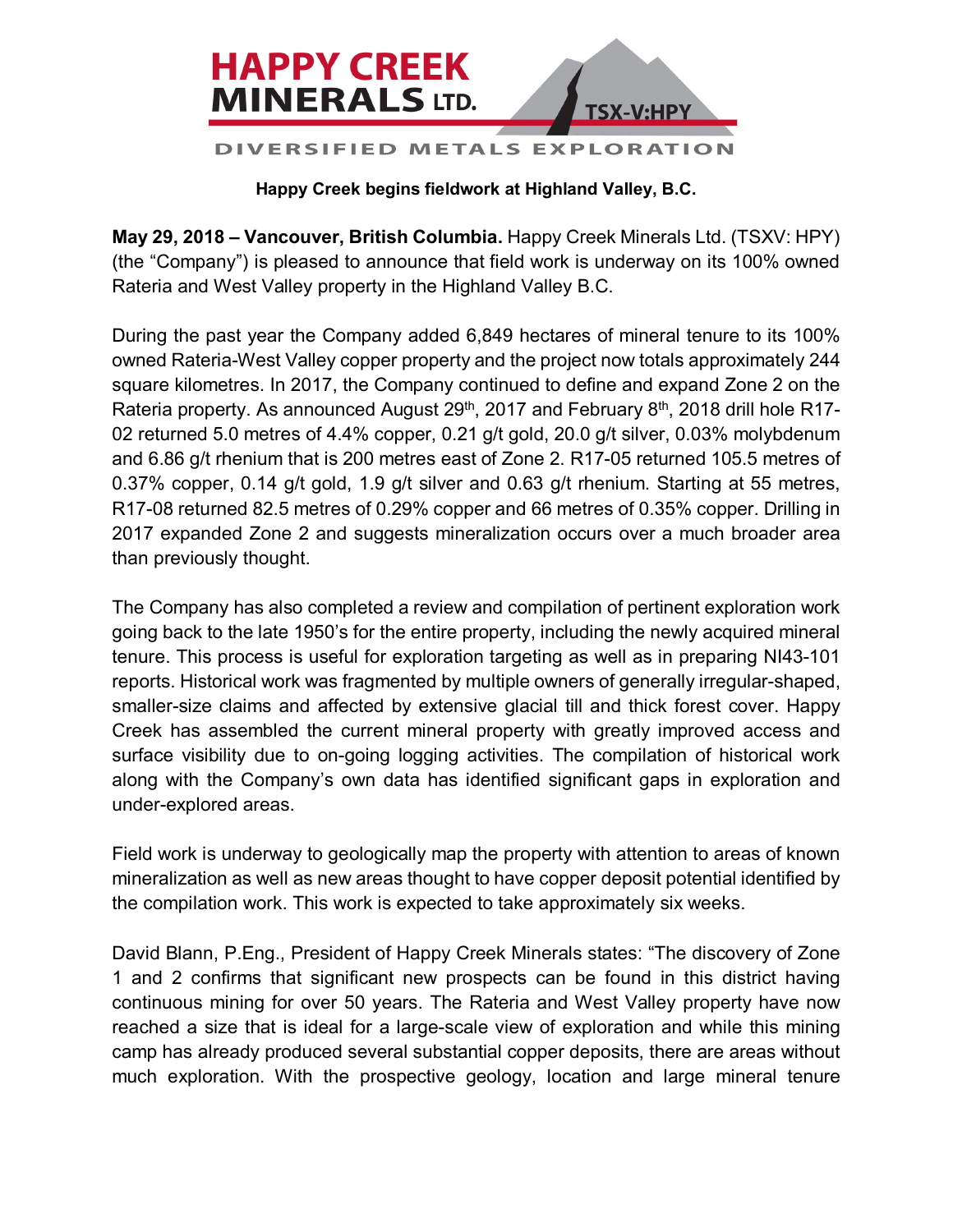package this is an excellent opportunity to use modern techniques and tools to search for new, large copper deposits in this prolific copper district."

About the Rateria and West Valley property

The Rateria and West Valley property are contiguous and total approximately 244 square kilometres that adjoin and surround the southern side of the Teck Resources' Highland Valley Copper property, Canada's largest base metal mine. The property is underlain predominantly by the Guichon batholith which hosts four porphyry copper deposits that have achieved commercial production.

Happy Creek has discovered two new copper zones thought to have near-term resource potential. Drilling by the Company in Zone 1 and 2 has returned 95.0 metres of 0.67% copper and 152.5 metres of 0.35% copper, 0.12 g/t gold, respectively. Drill grades appear consistent with currently mined deposits in the district. Within a larger mineralized envelope, the best-grade portion of each zone is approximately one km in length and up to 150 metres in width and extend from surface to over 350 metres below surface and are open. These two zones are approximately four km apart, thought to have near-term resource potential and are located 6.5km southeast of the producing Highmont deposit, part of the Highland Valley copper mine operation.

The combined 244 Km<sup>2</sup> Rateria and West Valley property contains at least 25 known copper prospects and these as well as other areas, remain under-explored. The property is thought to be a quality copper exploration asset within a highly productive mineral district.

On behalf of the Board of Directors,

*"David E Blann"*

\_\_\_\_\_\_\_\_\_\_\_\_\_\_\_\_\_\_\_\_ David E Blann, P.Eng. President, CEO

**FOR FURTHER INFORMATION PLEASE CONTACT: David Blann, President, CEO James Berard, Assistant Corporate Office: Phone: 604.662.8310** Email: Info@happycreekminerals.com Website: www.happycreekminerals.com **Bircress Corporate Relations Inc. Ron Birch: Phone: 250.545.0383 Toll Free: 1.800.910.7711**